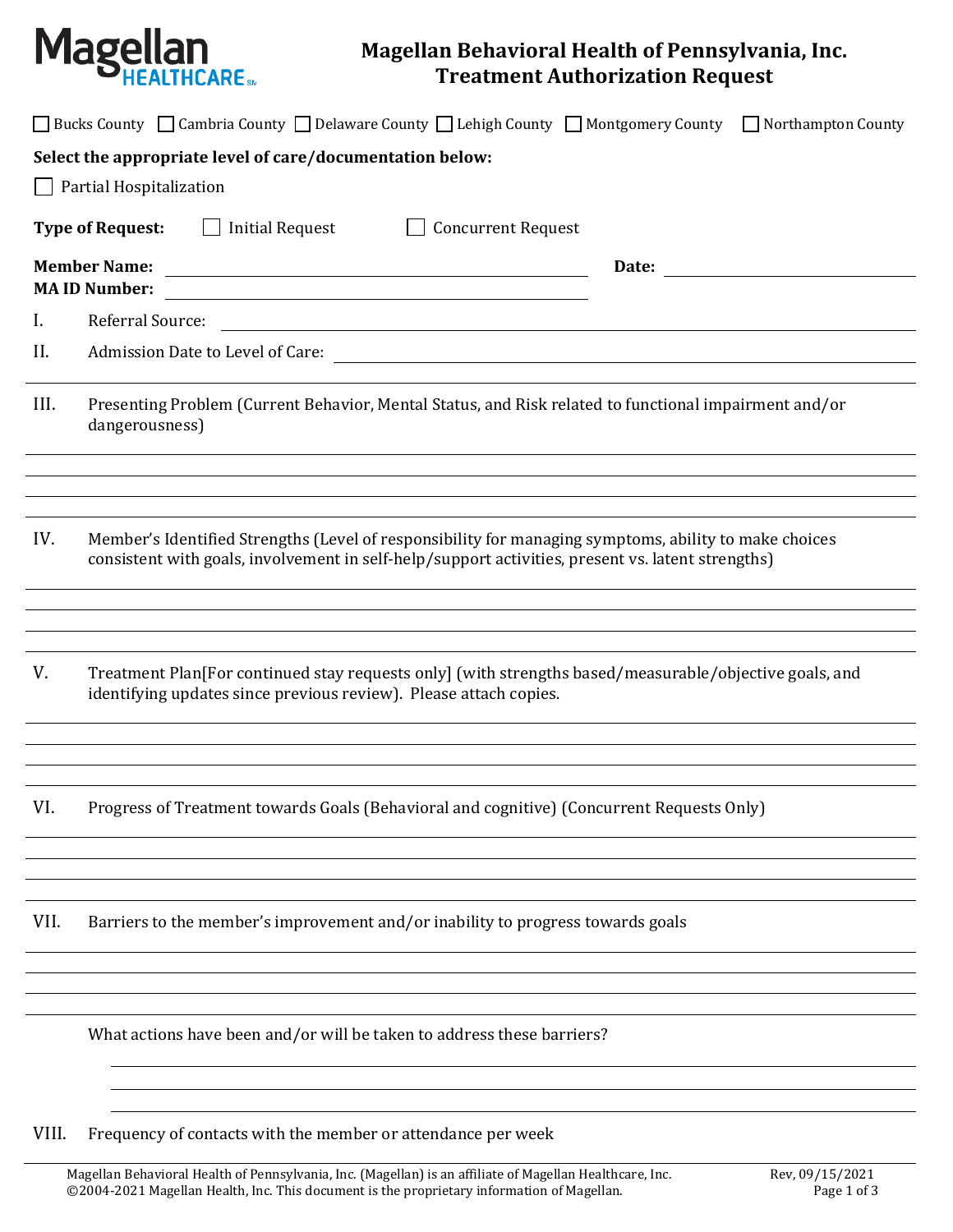IX. Member's substance use since last review

X. Other current supports and services involved with member (family, community, support groups, and other mental health and substance abuse services)

How is your agency collaborating with these supports and services?

XI. Current Medications, medication education provided for member and/or family, and adherence to taking medications as prescribed

Reported side effects from medication/allergies

XII. Discharge Plan and Projected Discharge Date (include mental health, substance abuse, and natural supports)

XIII. Last admissions to Acute Inpatient Hospital/Crisis Residential/Detox and reason for admissions

XIV. List labs completed

*I verify that the information provided in this report is an accurate representation of member's status.*